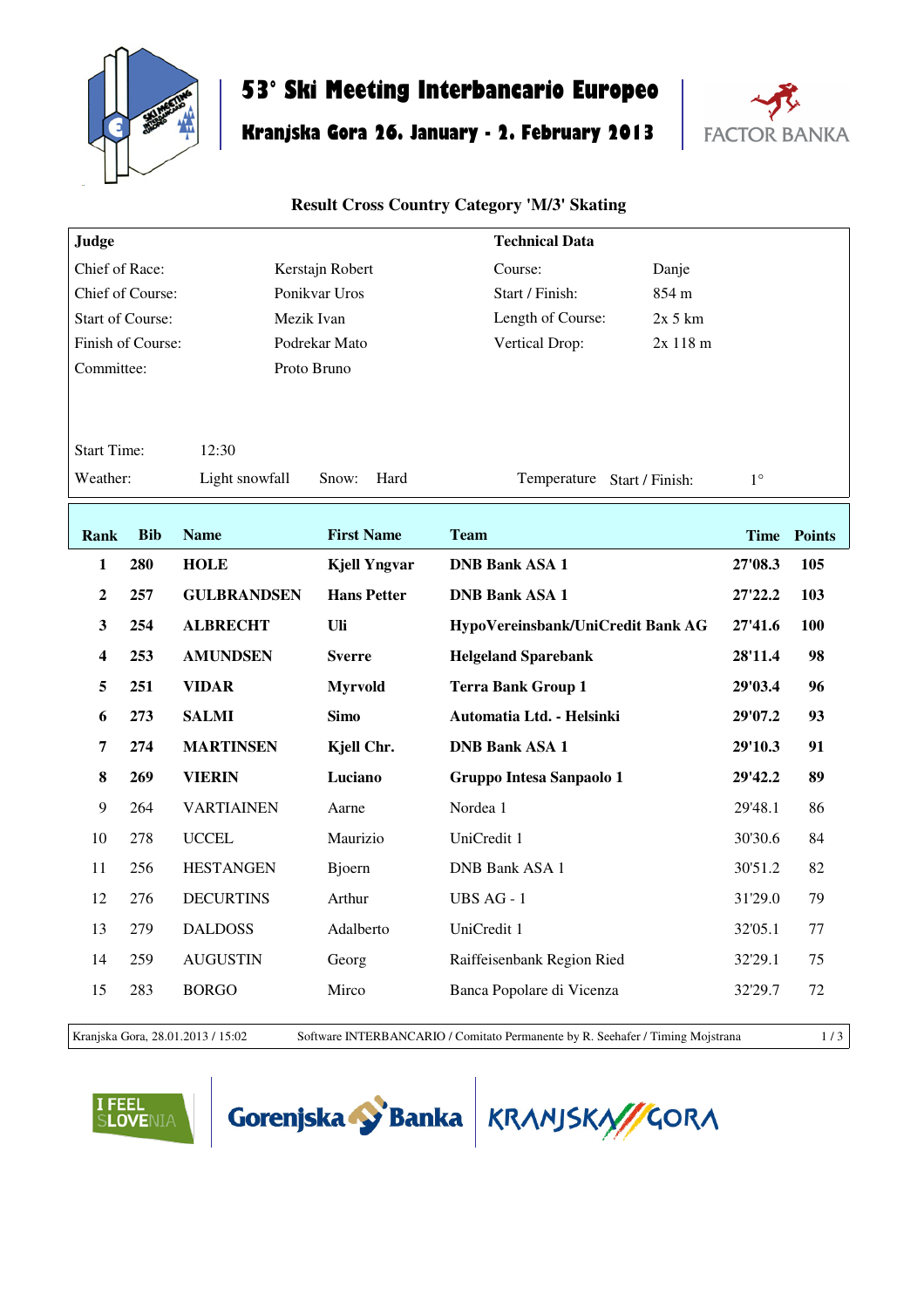## **Result Cross Country Category 'M/3' Skating**

| Rank                    | <b>Bib</b> | <b>Name</b>       | <b>First Name</b> | <b>Team</b>                             | <b>Time</b> | <b>Points</b> |
|-------------------------|------------|-------------------|-------------------|-----------------------------------------|-------------|---------------|
| 16                      | 266        | <b>FISCHER</b>    | Rudolf            | Julius Baer - Zuerich                   | 32'41.0     | 70            |
| 17                      | 261        | <b>ANDREOLA</b>   | Luigi             | Gruppo Credito Valtellinese             | 32'44.6     | 68            |
| 18                      | 258        | <b>DOLD</b>       | Ludwig            | HypoVereinsbank/UniCredit Bank AG       | 32'45.8     | 65            |
| 19                      | 296        | <b>SUSEC</b>      | Tone              | Nova Ljubljanska Banka - Ljubljana      | 33'04.6     | 63            |
| 20                      | 292        | <b>MAGLER</b>     | Peter             | Bank Austria - UniCredit Group - Kaernt | 33'26.1     | 61            |
| 21                      | 282        | <b>WAHLMAN</b>    | Max               | Nordea 1                                | 33'39.4     | 58            |
| 22                      | 268        | <b>LEHTOLA</b>    | Seppo             | Pohjola Bank Plc                        | 33'50.3     | 56            |
| 23                      | 299        | <b>HAVNERAAS</b>  | <b>Brede</b>      | Nordea 1                                | 34'02.7     | 54            |
| 24                      | 263        | <b>BIZJAK</b>     | Zdravko           | Nova Ljubljanska Banka - Ljubljana      | 34'18.1     | 51            |
| 25                      | 267        | <b>WUERMLI</b>    | Alwin             | Schweizerische Nationalbank             | 34'22.8     | 49            |
| 26                      | 277        | <b>TREMOLADA</b>  | Renato            | Gruppo Credito Valtellinese             | 35'18.3     | 47            |
| 27                      | 288        | <b>CRUCITELLI</b> | Riccardo          | Gruppo Banca Monte dei Paschi di Siena  | 35'41.9     | 44            |
| 28                      | 275        | <b>BÄR</b>        | Max P.            | Credit Suisse 1                         | 36'01.8     | 42            |
| 29                      | 272        | <b>TACCHINI</b>   | Mario             | Gruppo Intesa Sanpaolo 1                | 36'05.2     | 40            |
| 30                      | 271        | <b>ZAMPIERI</b>   | Giuseppe          | UniCredit 1                             | 36'06.5     | 37            |
| 31                      | 260        | <b>HAMBUECHER</b> | Joachim           | Landesbank Baden-Wuerttemberg           | 36'21.8     | 35            |
| 32                      | 294        | <b>NENCINI</b>    | Sandro            | Gruppo Banca Monte dei Paschi di Siena  | 39'10.9     | 33            |
| 33                      | 252        | <b>SIMONI</b>     | Luigi             | <b>UBI Banca Gruppo 1</b>               | 39'53.0     | 30            |
| 34                      | 300        | <b>MECENERO</b>   | Raffaele          | Gruppo Intesa Sanpaolo 1                | 40'04.6     | 28            |
| 35                      | 262        | <b>SCHOTT</b>     | Arno              | HypoVereinsbank/UniCredit Bank AG       | 40'13.4     | 26            |
| 36                      | 291        | <b>BIERI</b>      | Jürg              | Luzerner Kantonalbank                   | 40'45.3     | 23            |
| 37                      | 270        | MAGI              | Luciano           | Gruppo Banca Monte dei Paschi di Siena  | 42'23.5     | 21            |
| 38                      | 287        | <b>JOHANNESEN</b> | Ragnar            | Nordea 1                                | 43'38.7     | 18            |
| 39                      | 293        | <b>CENNI</b>      | Marco             | Gruppo Banca Monte dei Paschi di Siena  | 45'12.4     | 16            |
| 40                      | 284        | <b>GEROSA</b>     | Carlo             | Gruppo Intesa Sanpaolo 2                | 48'48.5     | 14            |
| 41                      | 281        | <b>FJELLSTAD</b>  | Jan               | Nordea 2                                | 50'49.4     | 12            |
| 42                      | 297        | <b>EBERLE</b>     | Renato            | Banca Popolare di Vicenza               | 52'14.5     | 10            |
| 43                      | 285        | <b>HOLM</b>       | Oivind            | Nordea 2                                | 55'38.4     | 8             |
| 44                      | 255        | <b>BARTESAGHI</b> | Roberto           | Gruppo Credito Valtellinese             | 58'18.5     | 6             |
| <b>Started Runners:</b> |            | 44                |                   |                                         |             |               |
| Not started (7)         |            |                   |                   |                                         |             |               |
|                         | 265        | <b>BOF</b>        | Piero             | UniCredit 1                             |             |               |
|                         | 286        | <b>PROSSLINER</b> | Kurt              | Gruppo Intesa Sanpaolo 2                |             |               |
|                         | 289        | <b>JERAS</b>      | Janez             | Abanka Ljubljana D. D.                  |             |               |
|                         | 290        | <b>RIEDER</b>     | Rupert            | Erste Bank der oesterr. Sparkassen AG   |             |               |
|                         | 295        | <b>D</b> INCA     | Roberto           | Gruppo Intesa Sanpaolo 1                |             |               |